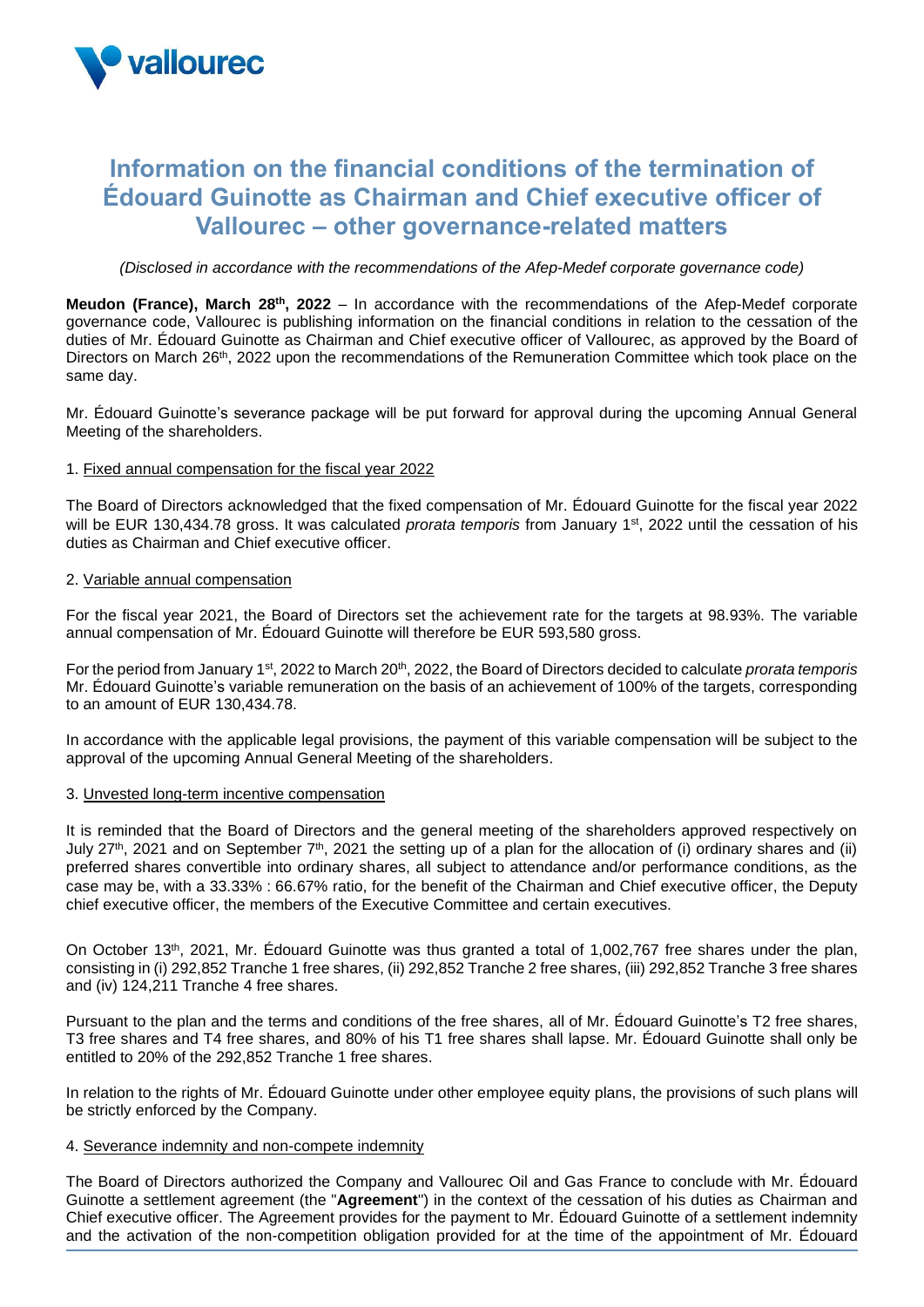

Guinotte. The conclusion of the Agreement was necessary for Vallourec in order to preserve its interests in the context of the departure of his former executive corporate officer, whose employment contract as employee was suspended, by providing for a waiver of any recourse or claim by the latter on the execution and/or the cessation of all its duties within the Vallourec group and by confirming the implementation of a non-compete commitment for a period of 18 months. The conclusion of this Agreement is in line with the objectives of the Afep-Medef corporate governance code.

The commitments made by Vallourec under the Agreement will be subject to the approval of the upcoming Annual General Meeting of the shareholders.

#### 4.1 Settlement indemnity

It is agreed under the Agreement to pay a settlement indemnity in the amount of EUR 883,237.84 gross for the purpose of settling amicably and definitively the terms of the cessation of all the duties of Mr. Édouard Guinotte within the Vallourec group. The payment of this settlement indemnity will be subject to the approval of the upcoming Annual General Meeting of the shareholders.

#### 4.2 Severance pay as employee

It has also been agreed that the employment contract of Mr. Édouard Guinotte, who joined the Group in 1995, which had been entered into with Vallourec Oil and Gas France and was suspended since his appointment as Chairman and Chief executive officer on March 15<sup>th</sup>, 2020, shall be terminated. Mr. Édouard Guinotte is therefore entitled to the severance pay under the "*Convention collective des cadres et ingénieurs de la métallurgie*" (the national collective agreement for executives and engineers in the metallurgy industry), *i.e.* a gross amount of EUR 439,200, as well as a compensation for notice period equal to 6 months of salary, *i.e.* a gross amount of EUR 180,000.

# 4.3 Financial consideration to the non-compete commitment

Given the nature of his duties, it was important, in order to preserve the legitimate interests of the Group, to require Mr. Édouard Guinotte be bound by a non-compete commitment, which he accepted. Such non-compete obligation will cover the following geographical scope: Europe, Middle-East, United States of America, Mexico, Argentina, Brazil, China, Ukraine and Russia.

As consideration for this non-compete commitment, which will apply for 18 months following the termination of his duties as Chairman and Chief executive officer, Mr. Édouard Guinotte will receive a financial consideration equal to EUR 728,857.84 gross, corresponding to 12 months of gross fixed and variable monetary compensation to be paid in 18 monthly installments equal to EUR 40,492.10 gross.

This non-compete commitment and the payment of the associated financial consideration will be subject to the approval of the upcoming Annual General Meeting of the shareholders.

#### 5. Benefits

Mr. Édouard Guinotte will benefit for a period of 12 months from outplacement services, up to EUR 50,000 (excluding VAT).

#### 6. Pension scheme

Mr. Édouard Guinotte will retain his acquired rights under the defined contribution pension scheme known as "Article 82" on the date of termination of his duties as Chairman and Chief executive officer.

The payment of the matching contribution by Vallourec for the 2021 and 2022 financial years, consisting of a part paid to the insurer (50%) and a part paid directly to Mr. Édouard Guinotte (50%), will amount in total to EUR 179,038 gross for 2021 and EUR 39,130 gross for 2022. Such payments will be subject to the approval of the upcoming Annual General Meeting of the shareholders.

# 6. Other information

Mr. Édouard Guinotte resigned on March 25<sup>th</sup>, 2022 from his position as member of the Board of Directors, with immediate effect.